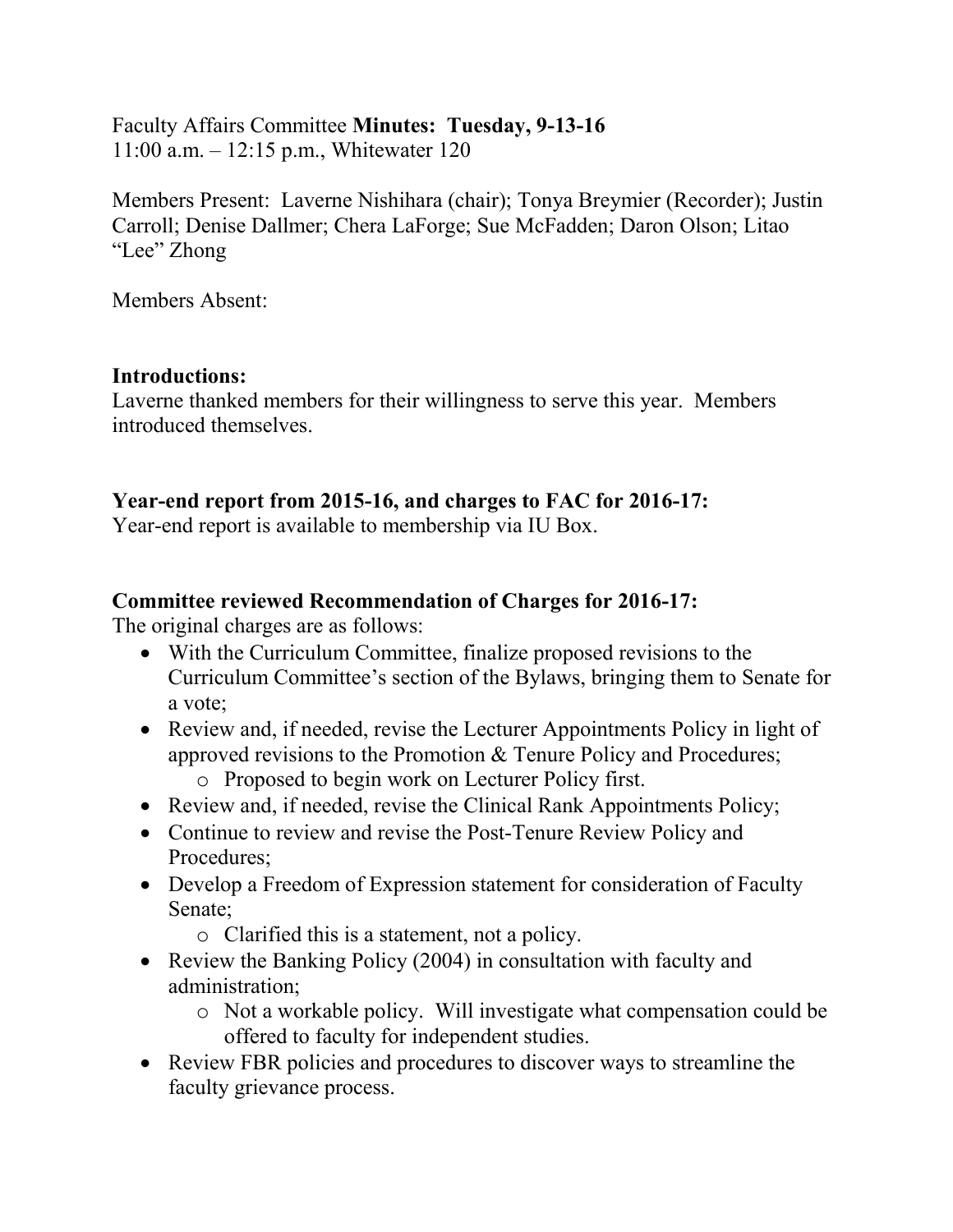**Review of faculty governance websites, online University Policies:** Reviewed how to access relevant policies of Faculty Senate>IUE website>bookmark faculty senate>standing committees>policies

Faculty Affairs will mostly refer to policies for the academic appointee.

Membership encouraged to read and review the constitution.

Online IU University Policies>Academic, faculty and students= *<http://policies.iu.edu/policies/categories/academic-faculty-students/index.shtml>*

University Faculty Council: *[http://www.indiana.edu/~ufc/](http://www.indiana.edu/%7Eufc/)* Contains some of the UFC policies.

## **Minutes: sign-up and advice for Fall 2016:**

FAC chair circulated a sign-up sheet to sign up to take minutes. Included helpful hints for taking minutes.

## **Proposed meetings for Spring 2017:**

Tues., January 10, 2017, 11:00 a.m. – 12:15 p.m. Tues., January 24 Tues., February 14 Tues., February 28 [Spring Break is March 12 – March 19] Tues., March 21 Tues., March 28 Tues., April 11 Tues., April 18 (if needed)

Potential conflicts discussed, though most can attend. Laverne (chair) will reserve room for spring meetings.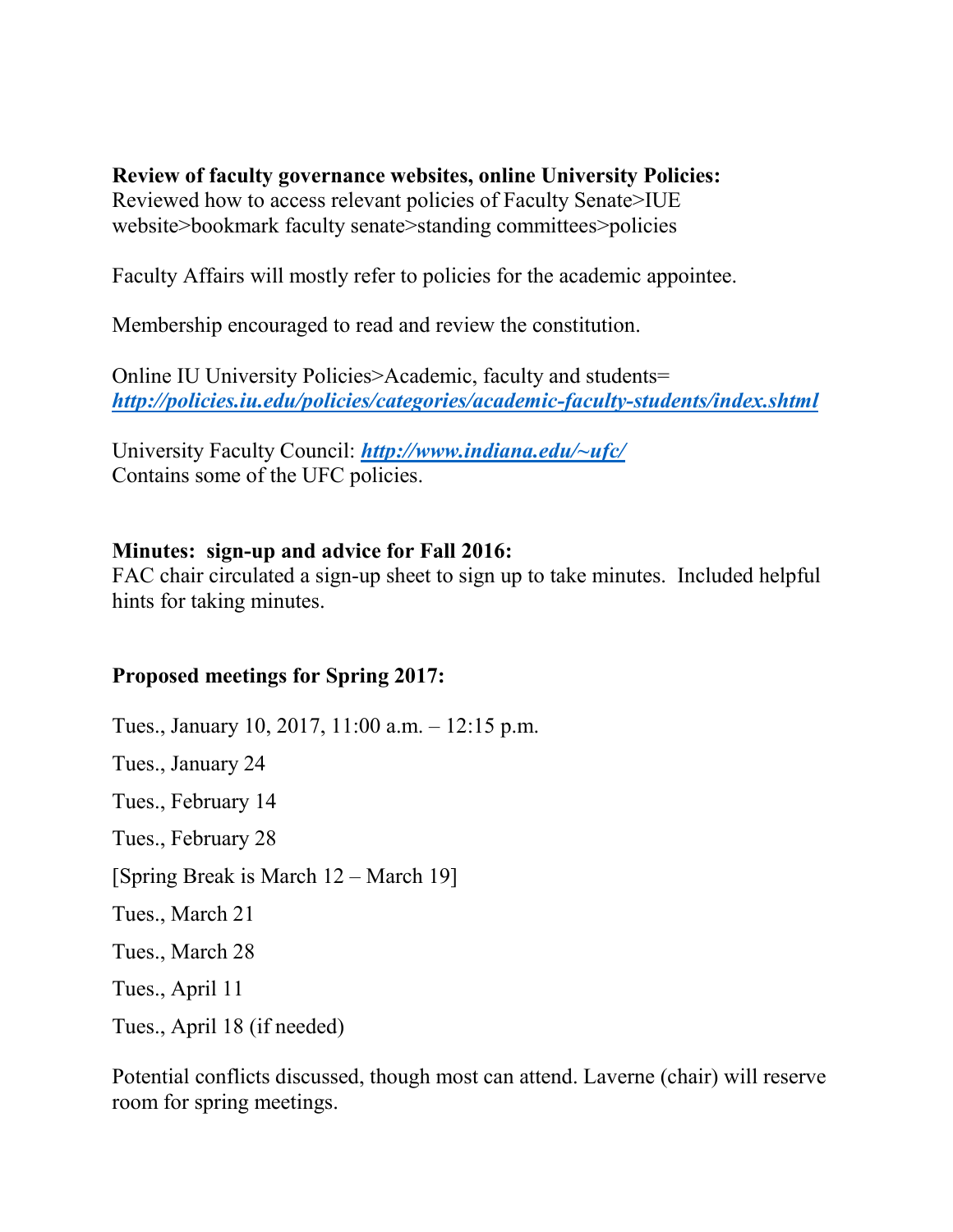## **Proposed revisions to the Curriculum Committee's section of the Bylaws:**

Laverne discussed revisions from Curriculum Committee with FAC. Comments/questions clarified. Discussion ensued regarding section D (Curriculum Committee will review assessment plans for new programs).

FAC is fine with the revisions moving forward, and approved the revisions on condition that the Curriculum Committee (meeting at the same time) also approved the same revisions.

#### **Post-tenure review policy and procedure review:**

Difference between incompetence and neglect of duty was discussed. Misconduct can have variable degrees of severity. Definition is needed to move forward.

Laverne inquired about IU-wide misconduct policies. She did not receive a response about the existence of misconduct policies from University Academic Affairs (UAA) except for the research misconduct policy and sexual misconduct policy.

IU legal advice will be sought/consulted as we move forward with revising this policy.

Chair proposes this policy discussion to be forwarded to the next agenda for FAC.

## **Lecturer appointments at IUE:**

Laverne guided discussion regarding needed revisions for future FAC agenda item. Quality of teaching section does not align with current P&T revisions (i.e. major six criteria were revised with shorter headings and an appendix was added. There was clarification of what excellence in teaching could look like).

Laverne will write initial revisions/suggestions (to align with P&T revisions) and send to FAC.

## **Clinical rank positions IUE:**

Clarification is needed regarding promotion for different clinical ranks. When are clinical rank faculty required to go up for promotion? Revisions to this policy are for a future FAC agenda.